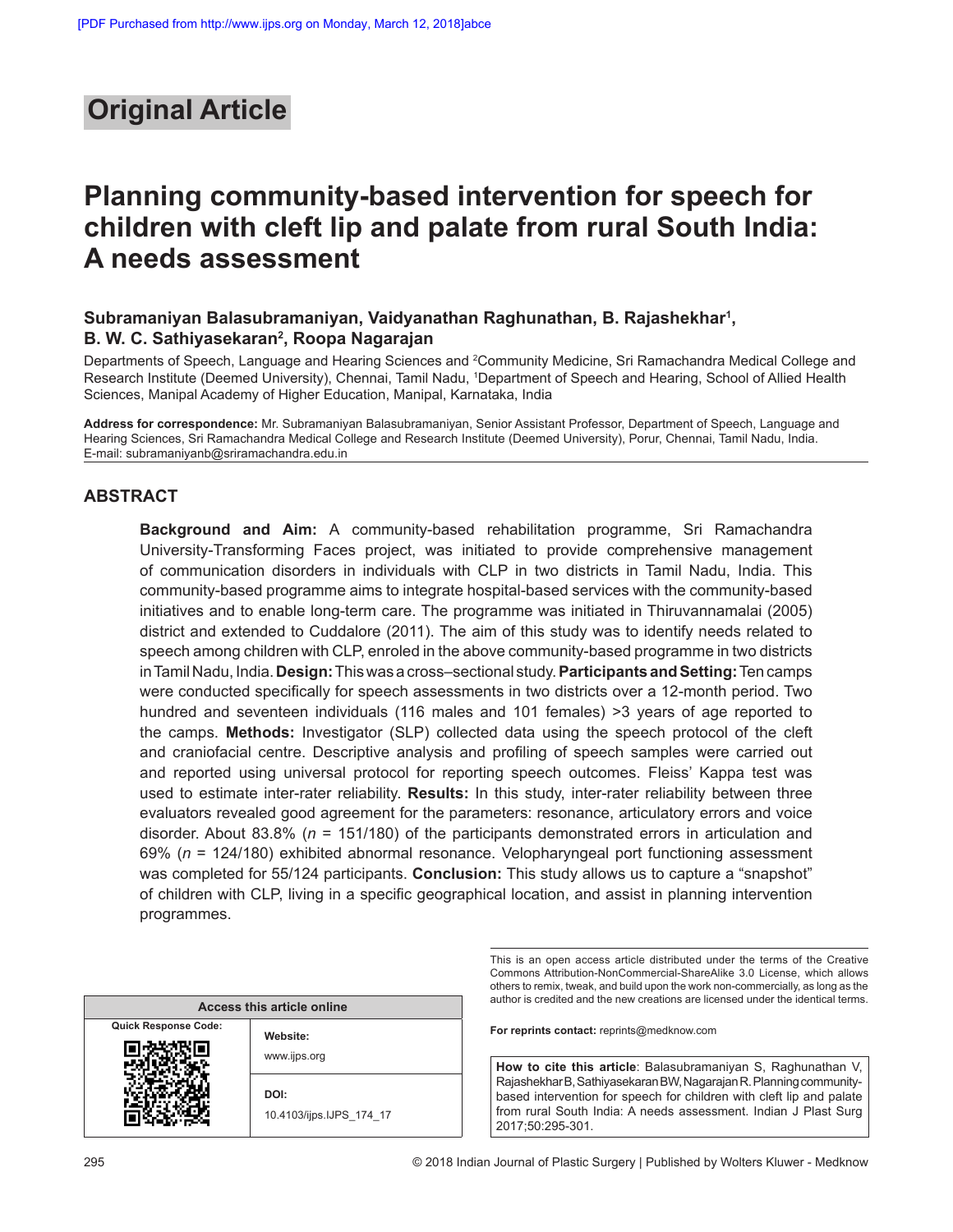Balasubramaniyan, *et al*.: Planning community‑based intervention

## **KEY WORDS:**

Cleft lip and palate; cleft speech; community-based rehabilitation

# **INTRODUCTION**

I<br>Cha n India, as in several developing countries, the challenge in providing services for individuals with CLP is impacted by social, cultural and economic characteristics of the population seeking services; most of them are from rural areas, belong to lower socioeconomic strata and have limited access to medical care.[1] Failure to follow‑up is compounded by non‑availability of trained professionals to deal with such cases. Cleft teams are by far few in developing countries. Thus, speech disorders are ignored or not addressed. $[2,3]$ 

In India, community-based programme has been implemented in rural areas as model of service delivery for differently abled children.<sup>[4]</sup> In UNICEF funded project, grass root level workers from a community were involved in the detection and management of speech and hearing-related issues.<sup>[5]</sup> A community-based rehabilitation programme Sri Ramachandra University (SRU) Transforming Faces project) was initiated in Tamil Nadu, India, to provide comprehensive management for communication disorders in individuals with CLP. The objective of this community-based programme was to integrate hospital‑based services with community-based initiatives and to enable long-term care. This program was initiated in Thiruvannamalai in 2005 and extended to Cuddalore in 2011. Individuals with CLP were enroled by local Community-Based Rehabilitation Workers (CBRWs). The programme was structured to provide surgical repair of CLP, assessment of velopharyngeal port functioning for speech and advanced orthognathic services at the tertiary care hospital. In the community, CBRWs are trained to identify/refer, counsel, screen for speech disorders; support dental services and speech correction services were provided through camps. Periodic review is undertaken to identify the needs at the level of the community. To enable systematic evaluation and for documentation of evaluation of programmes, the protocols for data collection should be standardised and uniform. This is essential to ensure that the data are useful and available for planning and scientific reporting.<sup>[6]</sup>

Needs assessment was first conducted in 2007, in the 2<sup>nd</sup> year of the community-based programme, to identify the requirements for implementation of a speech correction programme to be delivered by the CBRW in the community.<sup>[7]</sup> Results of this study suggested that individuals who might benefit from speech services faced several barriers such as, poor economic status, poor local transport facility to travel to the nearest centre for treatment and the lack of awareness that speech could be addressed or improved. This initial data provided valuable information of the type of challenges faced at the level of the community. In this group, 37/160 were individuals with repaired isolated cleft of lip only, who exhibited clinically normal development in all aspects of communication. Sixteen individuals with repaired UCLP demonstrated normal articulation and resonance. Seventy‑six individuals exhibited errors in articulation and resonance. Twenty-four individuals exhibited errors in articulation only. One individual exhibited error in resonance only. Fifty-one individuals exhibited impairments in articulation and resonance. The assessment could not be completed for 31 individuals at the campsite who were  $<$ 3 years of age. This study had significant limitations in the manner in which speech information was collected. The information was collected by four SLPs and evaluated in real time. Inter‑rater reliability was not reported and the data did not provide information on velopharyngeal port function. Subsequent to the study, the number of individuals enroled in the programme has gone up and children who were enroled at an earlier age are older and in need for dental or surgical correction for speech-related issues.

In 2013, a study was undertaken in four Taluks of Thiruvannamalai. This study focussed on the needs of all individuals with CLP above 2 years of age.<sup>[8]</sup> This study served the important purpose of documenting and analysing the current profile and communication status of 88 individuals from a specified geographical area using internationally accepted guidelines. Among the 88 individuals who attended camp, 55% (48 individuals) had immediate need for speech services, 26% (23 individuals) would need speech services in the near future and 19% (17 individuals) would not require any speech services in future.

Over the past 10 years, the programme has expanded in Thiruvannamalai district and extended to Cuddalore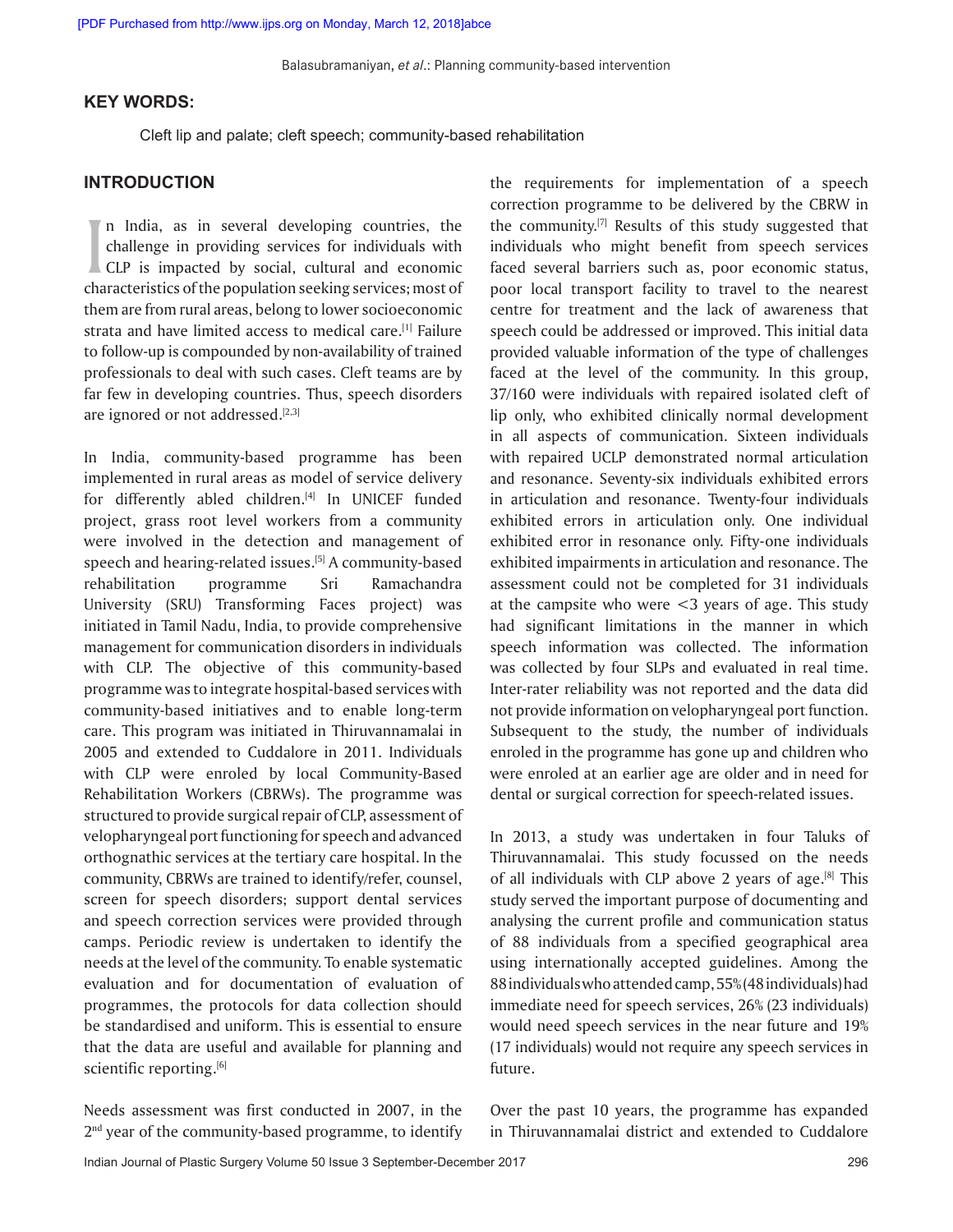district. Types of services provided at the community have steadily increased, and surgical repair has been provided. Inputs from speech pathologist have also enhanced the awareness of speech and communication disorders. CBRW have been trained repeatedly and appropriate networking, down to the individual's home, has been established. Children with CLP who were enroled in the earlier years of the programme have grown older and new enrolments have been made in the programme since the last needs assessment conducted in 2013. It is evident that some type of community-based activity has to be provided through CBRW for facilitating improvements in speech. For the design of such a speech intervention programme, it was necessary to obtain a profile of the communication status as a group, and at the individual level, for all children with CLP enroled in the programme. The aim of this study was to identify the needs related to speech in children with CLP enroled in the community‑based programme in Thiruvannamalai and Cuddalore districts in Tamil Nadu, India.

## **METHOD**

This study was carried out after obtaining approval from the Institutional Ethics Committee. The reference number is IEC‑N1/10/DEC/20/42.

#### **Participants**

Four hundred individuals with CLP, enroled in the community‑based programme implemented in Cuddalore and Thiruvannamalai districts of Tamil Nadu, were identified from the database maintained by the programme office at the tertiary care hospital. They were contacted either through post/telephone/home visit by 08 CBRWs working for the programme in Cuddalore (04CBRW) and Thiruvannamalai (04 CBRW) district. They informed the families of individuals with CLP about the date, time and venue for the monthly speech assessment camps. Table 1 shows the distribution of participants for whom speech assessment was completed/not completed.

A total of 217 individuals (116 males and 101 females) with a repaired cleft of lip and palate reported to the 10 camps (05 each in Cuddalore and Thiruvannamalai districts) conducted over 12 months. All of them received surgical correction at or before 36 months of age by a surgeon experienced in the repair of cleft lip and palate. Table 2 depicts age and gender breakup of the participants.

#### **Profiling of speech and language skills**

The investigator, an SLP with more than 10 years of experience in the clinical assessment of speech and language in individuals with CLP, completed the assessments in the Tamil language for each participant. The database and records of each participant were perused to identify whether the individual with CLP required detailed the assessment of language. Language assessments were recommended for participants whose two successive assessments indicated language delay. Speech tasks for evaluation of articulation and resonance included general conversation, word repetition, sentence repetition, syllable repetition ([pa: ], [pi: ], [ta: ], [ti: ], [ka: ], [ki: ], [sa: ], [si: ]) and number counting (1–10 and 60–70 in English). For word repetition task, controlled speech stimuli consisting of 44 words were used. This material was developed as part of Sri Ramachandra University Speech training initiative.<sup>[9]</sup> For sentence repetition task, ten sentences loaded with pressure consonants, used in cleft and craniofacial speech clinic, were used. Any participant exhibiting hypernasal resonance, nasal air emission, weak pressure consonants, nasalisation oral pressure consonants were recommended the assessment of velopharyngeal port function. Caregivers who accompanied the participants were explained about the need for assessment and were referred to the tertiary care centre after obtaining their consent.

### *Recording of speech sample*

Audio video recording was obtained in the quietest environment available at the campsite. Sony DCR-DVD 905 handy cam camcorder and portable digital voice recorder (Sony ICD‑UX 70) were used.

#### **Nasoendoscopy assessment**

The nasoendoscopy procedure was carried out by a plastic surgeon and speech pathologist at the tertiary care hospital. Local nasal anaesthetic spray lidocaine (10% lidocaine topical solution) was administered.

**Table 1: Distribution of participants from Cuddalore and Thiruvannamalai who completed/did not complete assessments**

| <b>Districts</b> |                                               | <b>Total number of participants</b>   |                           |                                          |  |
|------------------|-----------------------------------------------|---------------------------------------|---------------------------|------------------------------------------|--|
|                  | <b>Active participants</b><br>in the district | <b>Completed speech</b><br>assessment | Could not be<br>contacted | <b>Missed speech</b><br>assessment camps |  |
| Thiruvannamalai  | 260                                           | 130                                   | 30                        | 100                                      |  |
| Cuddalore        | 140                                           |                                       | 10                        | 43                                       |  |

297 Indian Journal of Plastic Surgery Volume 50 Issue 3 September-December 2017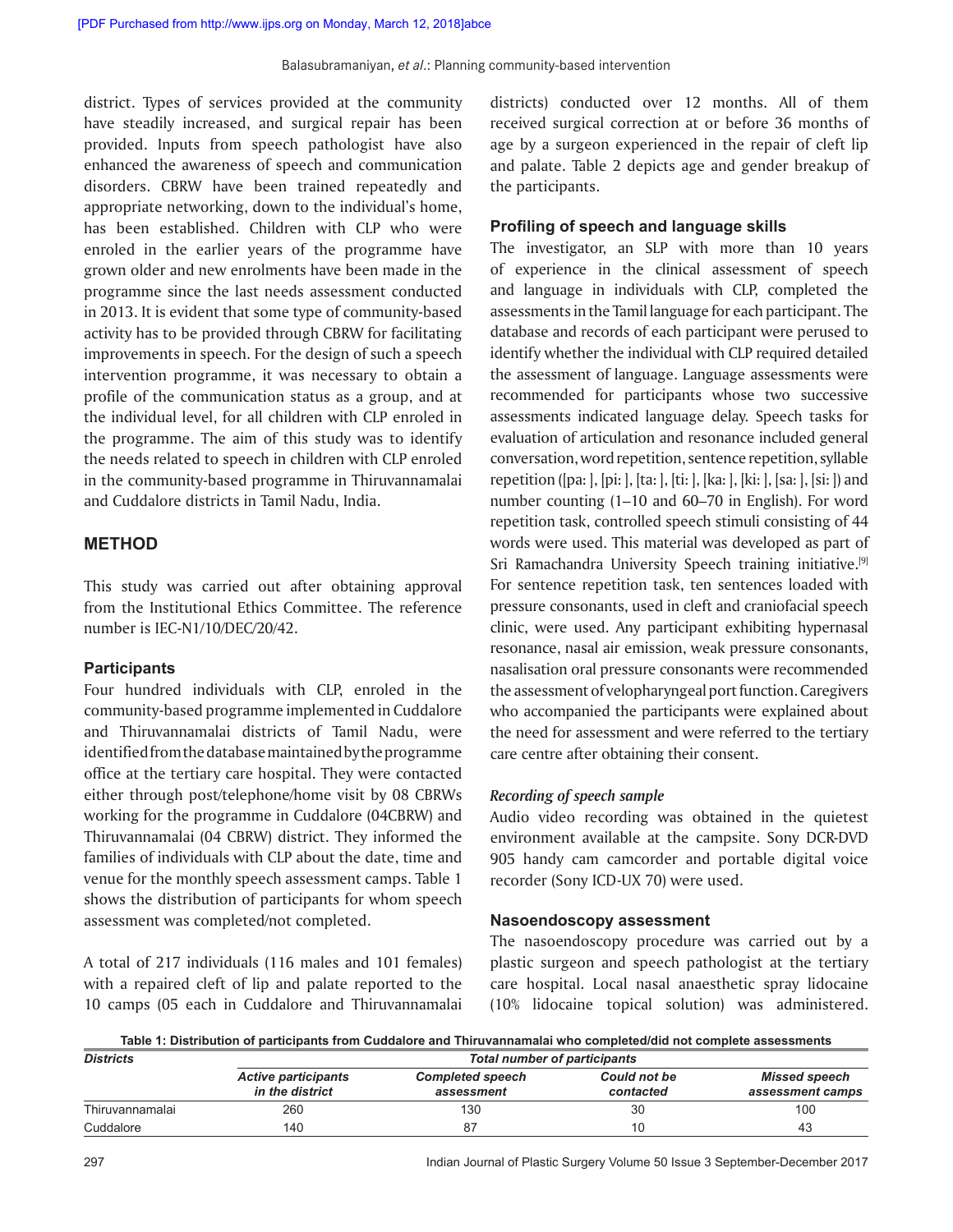#### Balasubramaniyan, *et al*.: Planning community‑based intervention

| Age group   | <b>Male</b>            |                  | <b>Female</b>          |                  | <b>Total</b>           |                  |
|-------------|------------------------|------------------|------------------------|------------------|------------------------|------------------|
| (years)     | <b>Thiruvannamalai</b> | <b>Cuddalore</b> | <b>Thiruvannamalai</b> | <b>Cuddalore</b> | <b>Thiruvannamalai</b> | <b>Cuddalore</b> |
| < 6         |                        |                  |                        |                  |                        |                  |
| $06-14; 11$ | 50                     | 47               | 56                     | 27               | 106                    | 74               |
| >14:11      |                        |                  |                        |                  |                        |                  |
| Total       | 60                     | 56               | 63                     | 38               | 123                    | 94               |

|  | Table 2: Distribution of age and gender of participants who attended recruitment camps |
|--|----------------------------------------------------------------------------------------|
|--|----------------------------------------------------------------------------------------|

This procedure was performed using Olympus GLK-4 model instrument to view the velopharyngeal port. The impression of velopharyngeal dysfunction was established by the presence of hypernasal resonance at the sentence level and a gap in the velopharyngeal valve observed during nasoendoscopy. The speech samples included: syllable repetition, number counting and sentence repetition. The nasoendoscopy analysis focused on assessing the movement of the velum and the walls of the pharyngeal cavity (lateral pharyngeal walls and posterior pharyngeal wall). The presence of the velopharyngeal gap if any was rated on a 3 point rating scale (1‑Mild, 2‑Moderate, 3‑Large). The rating of overall gap size was determined by agreement between plastic surgeon and speech pathologist using the protocol used for nasoendosocpy assessment at the tertiary care centre.

#### *Analysis*

### **Perceptual evaluation of recorded speech sample**

Speech samples of 180/217 participants were subjected for perceptual evaluation. Twelve participants below 6 years of age did not cooperate for speech sample recording. Twenty‑five participants had requested to be relieved from services related to speech.

All 180 speech samples were coded after editing demographics/personal information of participants. Three SLPs with more than 3 years' experience in assessing cleft palate speech independently evaluated the blinded speech samples using the standard protocol. They transcribed the speech sample and coded the pattern of error using universal parameters of reporting cleft speech.<sup>[10]</sup> Inter-rater reliability measures were established using Fleiss Kappa. Inter-rater reliability between the three SLPs revealed adequate agreement across all the parameters. The values obtained are tabulated in Table 3.

### **RESULTS**

The speech and language profile of 12 participants (<6 years of age) who did not cooperate

| Table 3: Interrater reliability across parameters |       |  |
|---------------------------------------------------|-------|--|
| Parameter                                         | к     |  |
| Hypernasality                                     | 0.863 |  |
| Nasal air emission                                | 0.747 |  |
| Glottal stops                                     | 0.946 |  |
|                                                   | 0.946 |  |
| Speech understand ability                         | 0.937 |  |
| Speech acceptability                              | 0.885 |  |
| Voice disorder                                    | 0.974 |  |

for speech sample recording were evaluated at the campsite. None of them met the criteria stated above for language evaluation. Informal assessment of speech sound production in this group revealed the presence of developmental errors (patterns of sound errors that typically developing children use to simplify speech during the early stages of speech sound acquisition) and backing to glottal for pressure consonants [t], [k], [s].

The perceptual evaluation of speech samples of 180 participants could be classified into four categories: (i) normal speech, (ii) a combination of errors in articulation and resonance, (iii) abnormal articulation and normal resonance, (iv) abnormal resonance and normal articulation. The distribution is represented in Figure 1. Voice was rated to be within normal limits in all participants.

### **Specific errors in articulation**

Errors in articulation were calculated both at word and sentences levels, and are represented in percentage. The types of error pattern were similar across word and sentence levels. Errors in articulation were exhibited by  $83.8\%$  ( $n = 151/180$ ) of the participants. Distribution of the type of errors in articulation is tabulated in Table 4.

The most common error exhibited was backing of oral targets to glottal. The presence of glottal stops was observed predominantly in consonants [k] and [t]. In this group of 180 participants' developmental articulation/phonological error were rated as "none" by the evaluators in the universal parameters of reporting cleft speech.[10]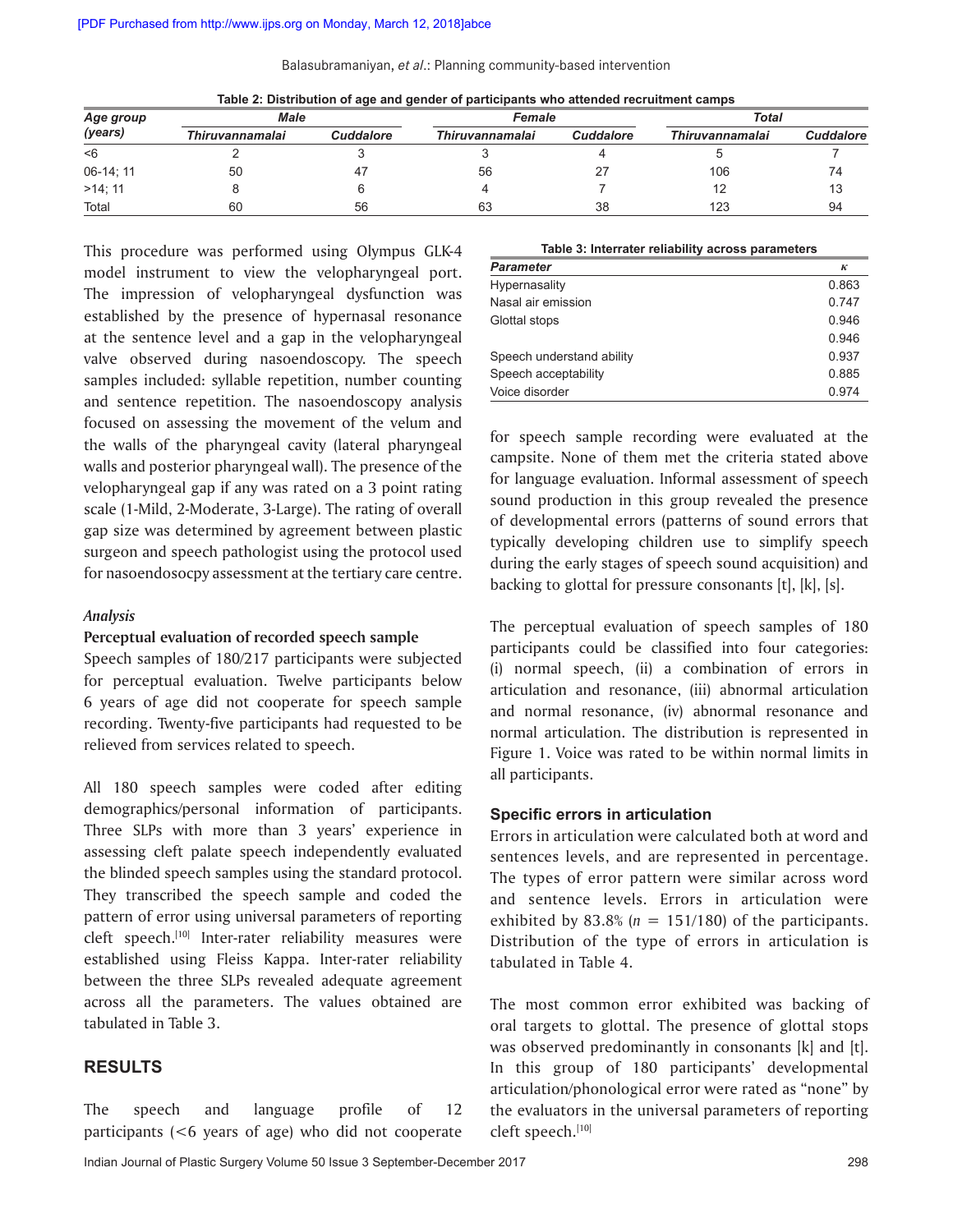



**Figure 1:** Distribution of speech profile of participants

**Table 4: Distribution of errors in articulation among those with articulation deficits**

| <b>Error pattern</b>              | <b>Distribution of error</b><br>patterns (%) |
|-----------------------------------|----------------------------------------------|
| Backing of oral targets - Glottal | 100                                          |
| Weak pressure consonants          | 80.14                                        |
| Backing of oral targets - Velar   | 25                                           |
| Substitution of nasal fricative   | 7 14                                         |
| for specific phonemes             |                                              |

#### **Abnormal resonance and nasal air emission**

The result of perceptual analysis of 124/180 participants with varying degrees of abnormal resonance is as profiled. Hypernasality was rated to be mild, 60.04% (*n* = 75/124), moderate, 25% (*n* = 31/124) and severe, 14.51% (*n* = 18/124). Hyponasal resonance was not reported in this group of participants. Nasal air emission was rated to be present in  $(n = 77/180)$ participants. The presence of nasal air emission was rated to be intermittent in 33.88% ( $n = 61/180$ ) and frequent in 8.88% ( $n = 16/180$ ) of the participants.

## **Speech understandability and speech acceptability**

Speech understandability and speech acceptability parameters were normal in  $8.33\%$  ( $n = 15/180$ ) of participants. Speech understandability was rated as mildly impaired in  $61.11\%$  ( $n = 110/180$ ) participants, moderate in  $24.44\%$  ( $n = 44/180$ ) and severe in 6.11%  $(n = 11/180)$ . Similarly, in speech acceptability, speech was rated to be deviated from normal aspects, as mild in  $69.44\%$  ( $n = 125/180$ ) participants, moderate in 12.22% (*n* = 22/180), and severe in 18% (*n* = 18/180).

## **Nasoendoscopy assessment**

During assessment in the camps, 124/180 participants, perceived to have hypernasality, were recommended for further assessment of velopharyngeal port functioning for speech. Only 55/124 followed up at the tertiary care centre. Nasoendoscopy assessment results revealed full or near complete closure for 16/55 participants. They were recommended for speech therapy for correction of errors in articulation. 39/55 participants were identified to have velopharyngeal dysfunction defects ranging from minimal to large defects. They were recommended for surgical intervention followed by speech therapy. In the group of participants recommended for surgical intervention, 25/39 participants were recommended superior-based pharyngeal flap, 12/39 participants for intravelar veloplasty and 02/39 participants for Hynes pharyngoplasty.

## **DISCUSSION**

The objective of this study was to identify the needs relating to the speech of beneficiaries of this community‑based programme in two districts. The aspects explored included: (1) perceived need and motivation of parents/beneficiaries as measured by attendance to camps/tertiary care centre, (2) estimation of beneficiaries requiring specific services relating to speech as measured by the perceptual evaluation and (3) potential challenges and barriers relating to delivery of speech services at the community. This profiling would serve as a framework for developing a speech intervention programme to be delivered by CBRW under the supervision of SLP.

All 400 beneficiaries enroled in the programme in both Thiruvannamalai and Cuddalore districts were informed about the camps specifically focussing on the evaluation of speech and need for speech services. This information was provided to the beneficiaries through the network of 08 CBRW involved in the programme. The camps were held in locations accessible to public transport and within 3 h of travel distance from the site of the camp. Participants who missed the initial camp had the opportunity to attend later camps. In spite of these efforts, a little more than 50% (217/400) of the participants reported to the camps. It is also possible that only parents or participants who had concerns about speech attended the camps. There was a group of 25 participants predominantly above 15 years of age who categorically stated that they did not wish to receive speech services. All of them were either employed or enroled for higher education that did not permit them to avail any form periodic services related to speech. This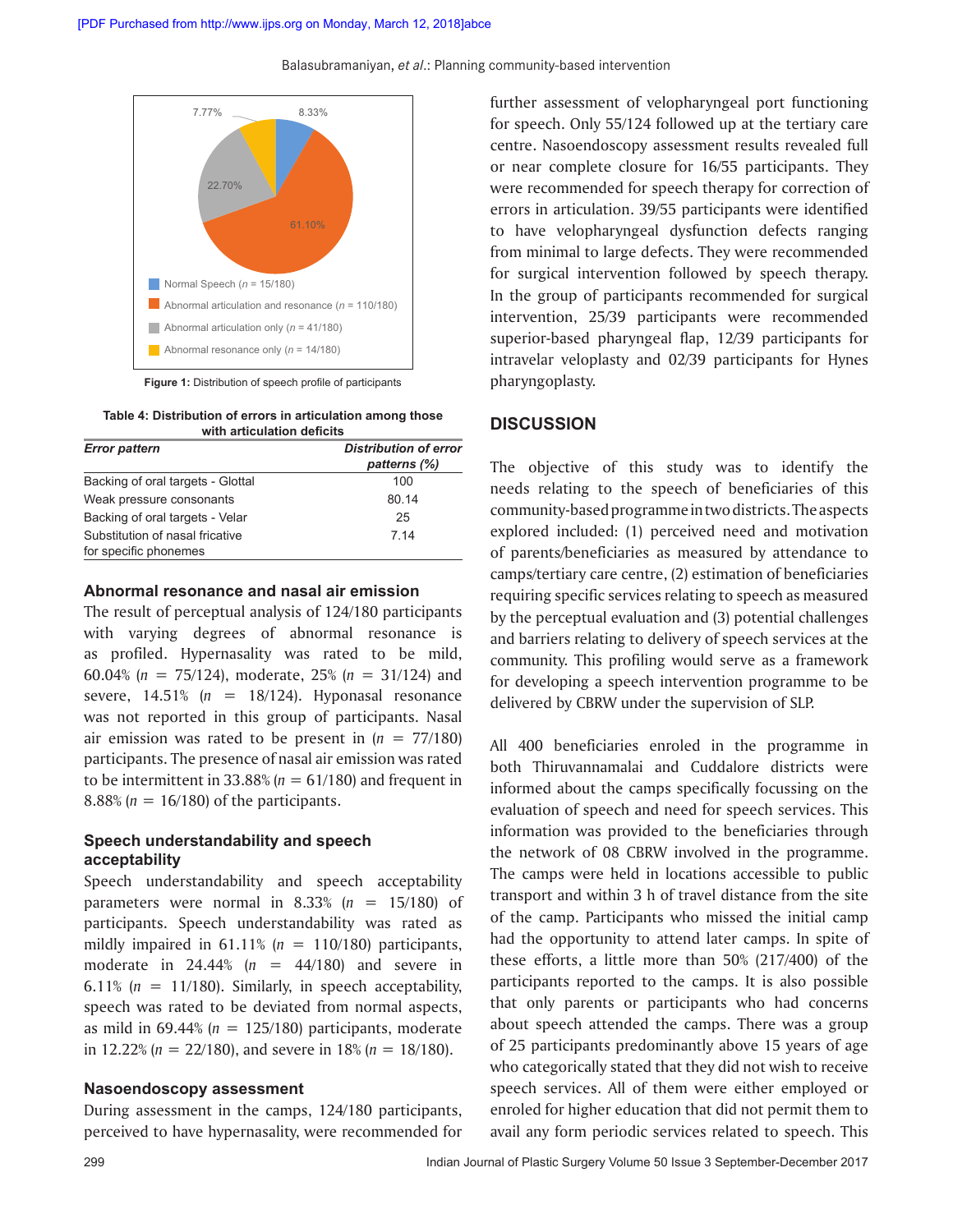would suggest that speech intervention programme does not have to be anticipated for every beneficiary enroled in the community‑based programme. This has important implications for allocation of financial/human resources in the execution of the programme.

Speech profile was obtained for 192 participants. This included a group of 12 participants <6 years of age. These participants clearly demonstrated a need for early intervention to learn correct placement of articulation. The remaining 180 participants in the age group of 6–14; 11 years were enroled in school. Speech intervention was indicatedin 165/180participants.Themost common error pattern observed was backing to glottal (Glottal stops) in pressure consonants [k], [t], [T] was observed in 151 participants who exhibited errors in articulation. Specifically, 124 participants were referred for evaluation of velopharyngeal port functioning. Only 55 followed up despite frequent calls and multiple rescheduling. Of these 55 participants, 10 were recommended speech therapy and surgical correction followed by speech therapy for 45 participants.

The speech profile is similar to that reported in two earlier studies reported by George and Nagarajan,<sup>[7]</sup> Sampath and Nagarajan<sup>[8]</sup> restricted to Thiruvannamalai district. These studies completed in 2007 and 2013 related to the development of services such as identification, triage and referrals of individuals with CLP. The inferences of these studies helped to expand the services and develop human resources to provide services related to speech. Since then, the community‑based programme has expanded in Thiruvannamalai district, and the programme was extended in a new district (Cuddalore).

The present study provides a valuable framework for developing a speech intervention programme to be delivered in the community. There emerged the need for different types of services, one of it being the implementation of intervention module that could be delivered by parents to provide a model for learning appropriate articulatory patterns for children below 6 years of age. Community‑based workers could be trained as facilitators for such a programme. In Thailand, a networking model of speech correction was evaluated.<sup>[11]</sup> Parents implemented activities recommended by the SLP which were overseen by speech assistants (Hospital nurse) in their region. Authors reported improvement in the percentage of correct consonant production in 3/6

children and recommended this as a model in regions where services of SLP are limited.

Another type of service would focus on a speech correction programme for those individuals with CLP who could comply with a more structured speech correction programme. Such a programme when delivered in the community would focus on correction of errors relating to the production of consonants by a CBRW under the supervision of SLP.

Any community-based programme would have to take into account barriers and challenges that beneficiaries may have even if the services are provided close to their community. Parents attributed their inability to attend camps to one or more of the following reasons: (a) Could not take leave from work due to the loss of income; (b) no permission from school; (c) family/social obligations function; (d) father was not available to accompany the participant to the camp. Challenges reported for poor follow‑up at camps, and tertiary care hospital are similar to the findings reported.<sup>[1,12]</sup> The challenges in providing timely speech intervention in this study are similar to the problem reported to be observed in South Asian countries.[13,14] It is important to determine the factors that encourage investment of parent in the ongoing programme.

About 50% of the participants/parents of children with CLP were concerned enough to report to camps relating to speech. Analysis revealed that a major group of participants in this study exhibited some form of speech disorder requiring speech intervention. Needs of a child with CLP may change as he/she grows, especially in the management of CLP, which is long-term with intervention following a timeline. Hence, it is important to conduct a needs assessment at different time points in such community‑based programmes which requires intensive administrative and financial planning. This study provides a breakup and profile of the number of participants who are ready for direct speech intervention and surgical intervention before speech correction. These participants can be mapped their residences in both districts for planning logistics. This information is important in linking CBRW to the participants especially to deliver services that are efficient with reference to cost and time taken for travel.

This speech profile obtained would be helpful in planning/designingoftrainingprogrammesfortheCBRW